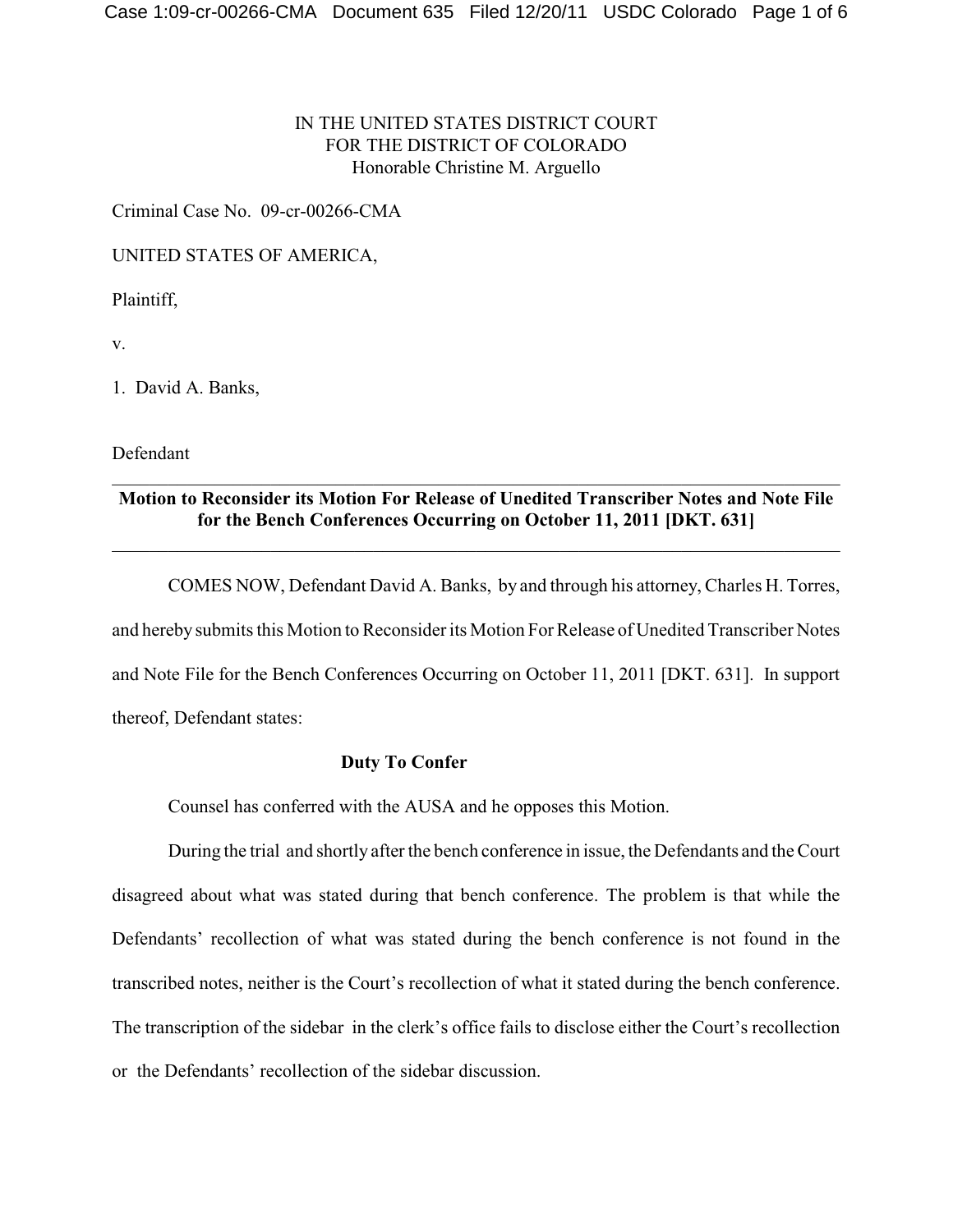After the sidebar, the Court had the following discussion about the exchange at the sidebar:

**"MR. WALKER**: All right, Your Honor. Given that, and given the instruction to the jury to either put one of those people on or to put one of us on, we put Mr. Barnes on, who we had not –

**THE COURT**: No, I gave no instruction to the jury.

**MR. WALKER**: I am sorry, to us.

**THE COURT**: Privately at the bench, I said you need to call your next witness.

**MR. WALKER**: And you also said if one of them wasn't available, we had to put one of us on.

**THE COURT**: I didn't say you had to put one of you on. I said if you intended to testify, then one of you should take the stand, because we weren't going to continue. (emphasis added)

**MR. WALKER**: Your Honor, with all due respect, I don't remember the phrase, "if one of us was going to take the stand."

**THE COURT**: I don't know what my exact phrasing was, but the fact of the matter is, I did not direct you to do anything, Mr. Walker. You chose to put a witness on the stand. He has freely testified. You can make your record for whatever you want. But you all gave opening statements saying you were going to put this -- you were going to have this information on there, so you chose to call him. That's fine. You can make whatever record you want for appeal, but I never told you you had to put one of you on the stand. I said we are moving forward, call your next witness.

**MR. WALKER**: I would like to make this statement for the record. When we approached the bench, your words to us were "Put one of your witnesses on or one of the defendants will have to testify." In response to those statements and our understanding, we put Mr. Barnes on, who we had not made a decision on whether or not he would testify at this point. And at this point we are not -- we are not – have not made a decision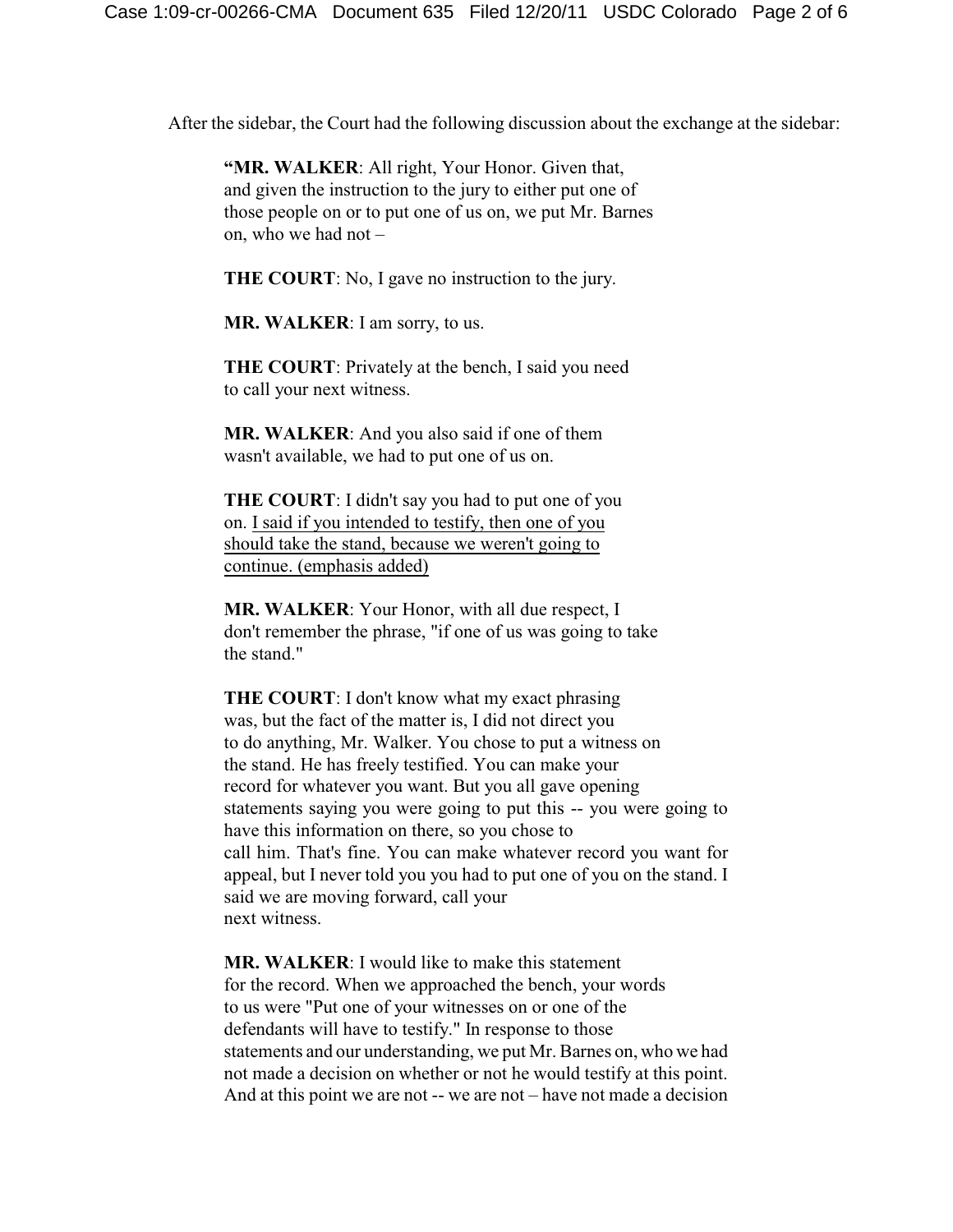for any of the other 5 co-defendants to testify. And at that point we had not made a decision for Mr. Barnes to testify. So at this point  $-$  "

(October 11, 2011 Transcript ("Tr.") at 108:3-25; 109:1-17). Exhibit A.

### The transcribed section covering the sidebar provided only the following:

"MR. WALKER: Your Honor, the defense -- can we approach?

**THE COURT**: You may.

(A bench conference is had, and the following is had outside the hearing of the jury.)

**MR. WALKER**: Our next witness is scheduled at 10:30. We anticipated -- it's going quicker.

**THE COURT**: That is unacceptable. I told you to have witnesses here. We are not going to recess again until 10:30. That is 40 minutes away. I told you to be prepared. They need to be here. Your witnesses are not taking long. We are going to go. The eight you named, you still have time. So you better get them here. So call your next witness.

**MR. WALKER**: Yes, Your Honor."

(October 11, 2011 Transcript ("Tr.") at 53:18-25; 54:1-7.) Exhibit A.

A review of what is contained in the transcribed notes located in the clerk's office does not disclose

either the Court's recollection of the discussion at the bench or even a paraphrase of what the Court

stated. Also missing is the discussion recalled by the Defendants.

28 U.S.C. § 753 (b) cited by Defendant Banks and the Court does not distinguish between

edited and unedited notes. It states all original notes are required to be preserved and available in

the clerks office:

.....The reporter or other individual designated to produce the record shall attach his official certificate to the original shorthand notes or other original records so taken and promptly file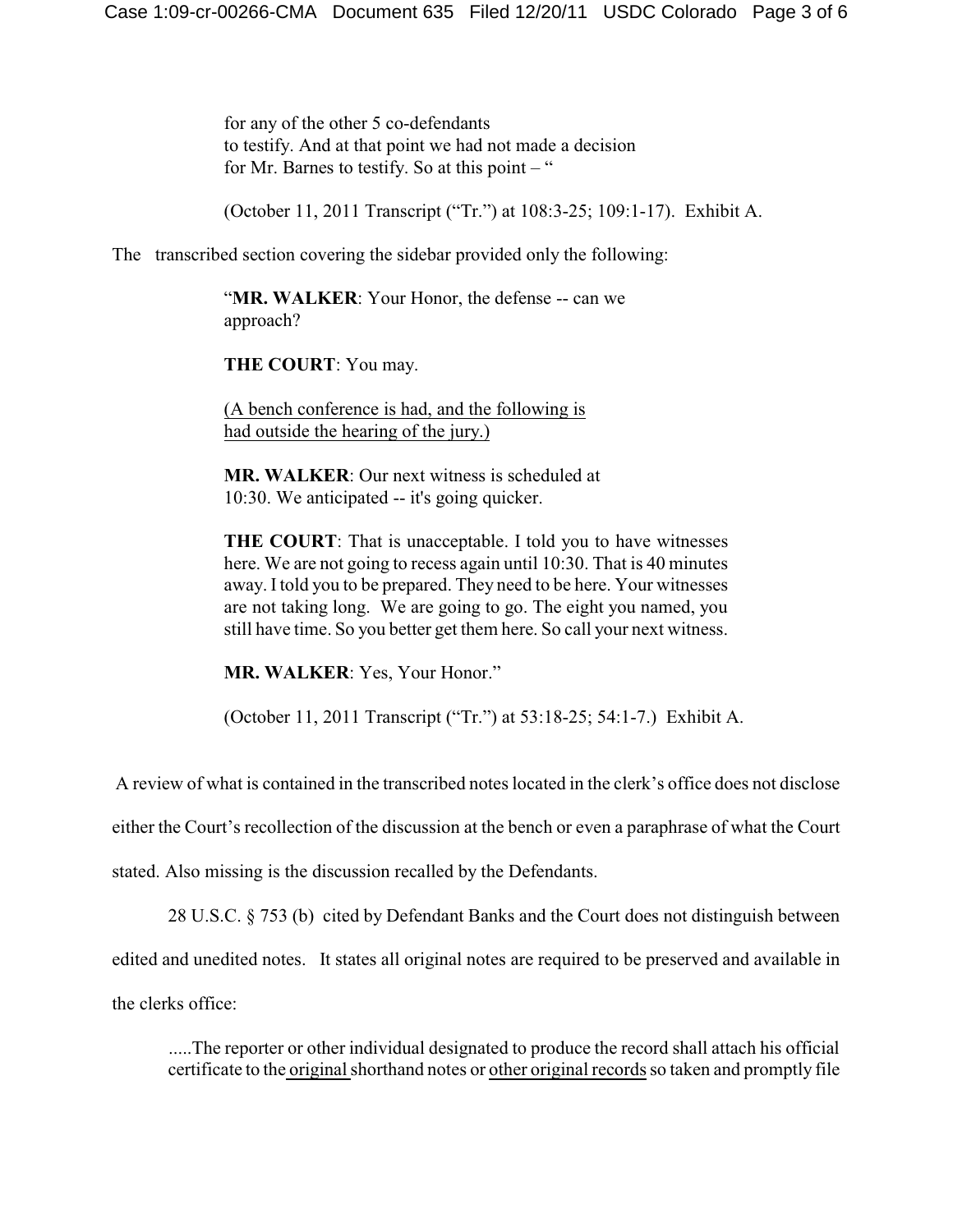them with the clerk who shall preserve them in the public records of the court for not less than ten years. .... , 28 U.S.C. § 753(b).

The Guide to Judiciary Policy Vol. 6, Court Reporting is in accord:

#### **§ 120.20.30 Certifying and Filing Transcripts and Notes**

(a) A court reporter must promptly certify and file with the clerk of court all original shorthand notes and other original records of proceedings the reporter has recorded, identifying in the certification the court in which the proceedings were conducted. § 140 (Records and Reports). Guide to Judiciary Policy Vol. 6, Court Reporting.

"Original" shorthand notes are not consistent with edit notes, edited notes are not the original notes. If original notes are now meant to mean edited transcript notes, the term "original" becomes meaningless and confusing. *Lamb et. al. v. Thompson*, 265 F.3d 1038, 1051, 1052 (10<sup>th</sup> Cir. 2001). It is a cardinal canon of statutory construction that a statute ought to be construed that no clause, sentence or word shall be superfluous, void or insignificant. *Mattieson v. Banc One Mortgage Corp.*, 173 F.3d 151,154 ( $10<sup>th</sup>$  Cir. 1997) (Courts are to give effect to every word, reversing district court's interpretation of the statute).

If the statute meant to state that only the edited notes were required to be certified, it would be so stated, rather than stating "original" shorthand notes. When the wording of the statute is unambiguous it should be given its normal construction. *Whitman v. American Trucking Association*, 531 U.S. 457, 468 (2001). The need to preserve original notes is illustrated by the fact that neither the Court's recollection or Defendant's recollection is found in the transcription provided by the court reporter.

Unless Defendant has missed a transcript page, the Court did order the court reporter to turn over transcripts, but there is no mention of unedited transcripts. (October 11, 2011 Tr. at 138:21 - 139:21, 149:21 – 150:10, 154:22 – 25, 155:6 – 9 and 16-24; see also Tr. Oct 12, 2011, 208:8-15).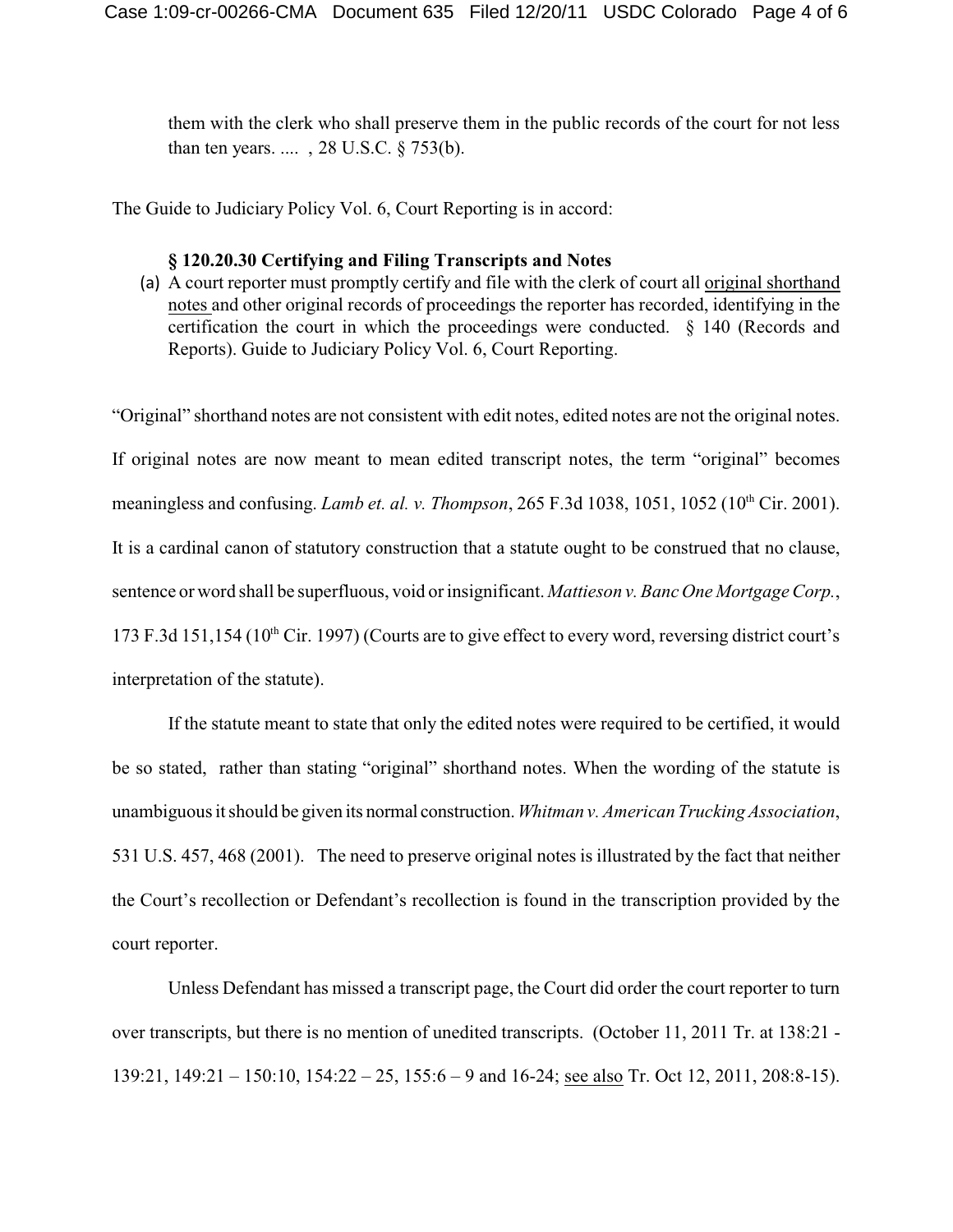Exhibit A. This seems to be the understanding of the court reporter, based on her conversations with Ms. Solomon.

Ms. Solomon, counsel for five of the Defendants, on November 14, 2011, reports she contacted the court reporter, Ms. Martinez, to request a copy of the unedited version of the transcript for October 11, 2011 and October 12, 2011. Ms. Martinez advised that the version was available but it was up to her discretion to release and once she provides the edited version that she would not release the unedited version. Exhibit B.

Finally, Ms. Solomon reports, pursuant to the Court's direction, that she was to contact Ed Butler, legal officer for the U.S. District Court, to address any questions she might have regarding transcripts. Ms. Solomon reports that Mr. Butler informed Ms. Solomon that Darlene Martinez and Charlotte Hoard, supervisor of the Court reporters, advised him that the unedited version no longer existed. Ms. Solomon states she advised Mr. Butler that Ms. Martinez and Ms. Hoard told her that after the transcript was edited, the unedited version still existed, but it was up to the court reporter's discretion to release it. Mr. Butler suggested that Ms. Solomon file a motion with the court to request a copy. Defendants, under the statute, are entitled to review all original transcription notes/note files. 28 U.S.C. § 753(b). Exhibit B.

The unedited notes and/or note files are not available in the information filed with the clerk of the court. The unedited notes and/or note files should still exist and should be available for inspection.

Wherefore, the Defendant, based on the foregoing, respectfullyrequests the Court reconsider Defendant David A. Banks' Motion For Release of Unedited Transcriber Notes and Note File for the Bench Conferences Occurring on October 11, 2011 [DKT. 631].